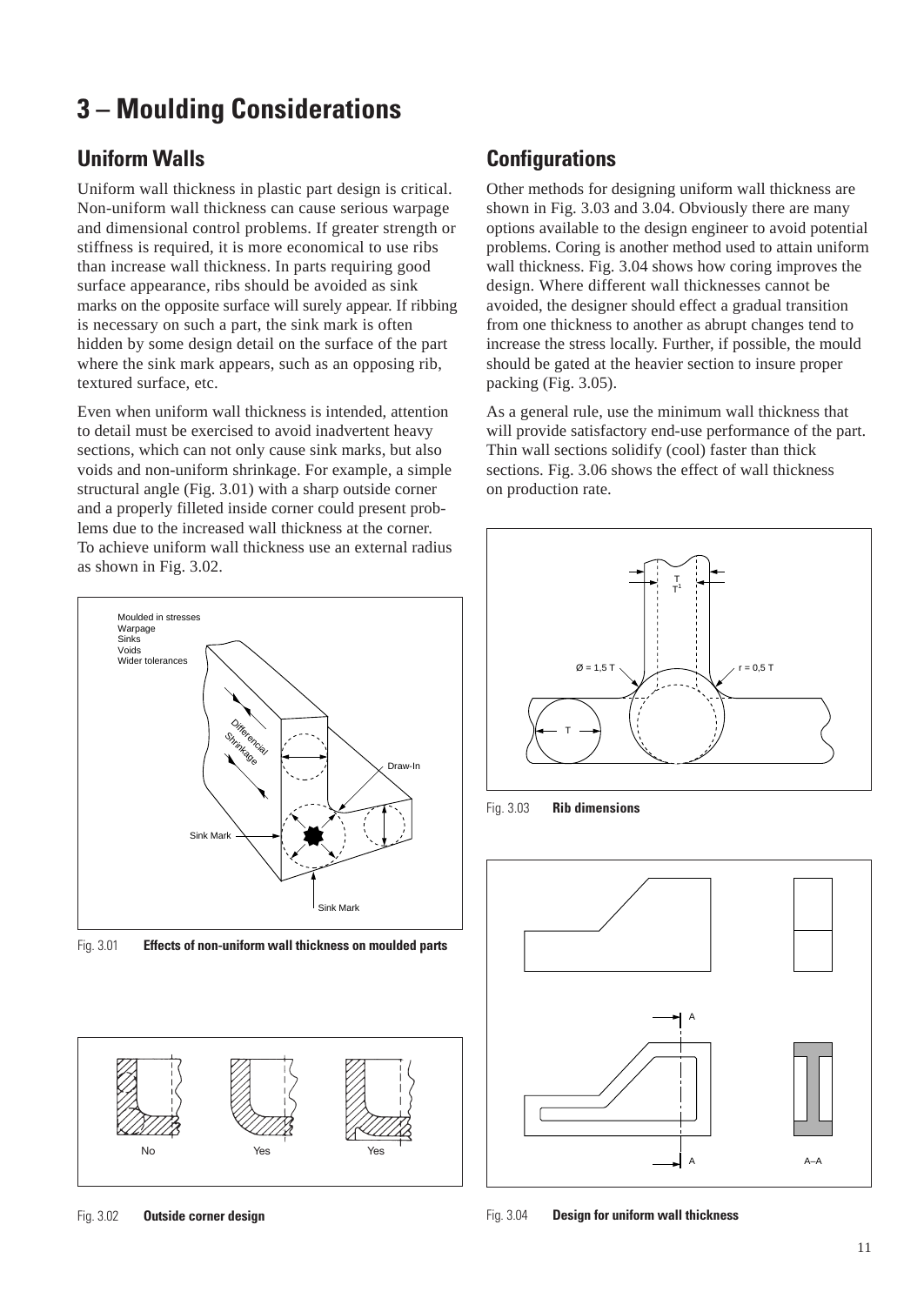

Fig. 3.05 **Wall Thickness Transition**



Fig. 3.06 **Cycle cost factor vs. part thickness**

### **Draft and Knock-Out Pins**

Draft is essential to the ejection of the parts from the mould. Where minimum draft is desired, good draw polishing will aid ejection of the parts from the mould. Use the following table as a general guide.

#### **Table 3.01 Draft Angle\***

|                          | <b>Shallow Draw</b><br>(Less Than<br>25 mm Deep) | Deep Draw<br>(Greater Than<br>25 mm Deep)   |
|--------------------------|--------------------------------------------------|---------------------------------------------|
| CRASTIN <sup>®</sup> PBT | $0 - \frac{1}{4}$ <sup>o</sup>                   | $1/2^{\circ}$                               |
| <b>DELRIN®</b>           | $0 - \frac{1}{4}$ <sup>o</sup>                   | $1/2^{\circ}$                               |
| 7YTFI <sup>®</sup>       | $0 - \frac{1}{8}$ °                              | $\frac{1}{4}$ ° $- \frac{1}{2}$ °           |
| <b>Reinforced Nylons</b> | $\frac{1}{4}$ ° - $\frac{1}{2}$ °                | $1/2^{\circ} - 1^{\circ}$                   |
| <b>Reinforced PBT</b>    | $1/2^{\circ}$                                    | $1/2^{\circ} - 1^{\circ}$                   |
| RYNITE <sup>®</sup> PFT  | $1/2^{\circ}$                                    | $\frac{1}{2}$ <sup>o</sup> - 1 <sup>o</sup> |

\* Smooth luster finish for textured surface add 1° draft per 0,025 mm depth of texture.

When knock-out pins are used in removing parts from the mould, pin placement is important to prevent part distortion during ejection. Also an adequate pin surface area is needed to prevent puncturing, distorting or marking the parts. In some cases stripper plates or rings are necessary to supplement or replace pins.

## **Fillets and Radii**

Sharp internal corners and notches are perhaps the leading cause of failure of plastic parts. This is due to the abrupt rise in stress at sharp corners and is a function of the specific geometry of the part and the sharpness of the corner or notch. The majority of plastics are notch sensitive and the increased stress at the notch, called the ''Notch Effect'', results in crack initiation. To assure that a specific part design is within safe stress limits, stress concentration factors can be computed for all corner areas. Formulas for specific shapes can be found in reference books on stress analysis. An example showing the stress concentration factors involved at the corner of a cantilevered beam is shown in Fig. 3.07.

It is from this plot that the general rule for fillet size is obtained: i.e., fillet radius should equal one-half the wall thickness of the part. As can be seen in the plot, very little further reduction in stress concentration is obtained by using a larger radius.

From a moulding standpoint, smooth radii, rather than sharp corners, provide streamlined mould flow paths and result in easier ejection of parts. The radii also give added life to the mould by reducing cavitation in the metal. The minimum recommended radius for corners is 0,5 mm and is usually permissible even where a sharp edge is required (Fig. 3.08)



Fig. 3.07 **Stress concentration factors for a cantilevered structure**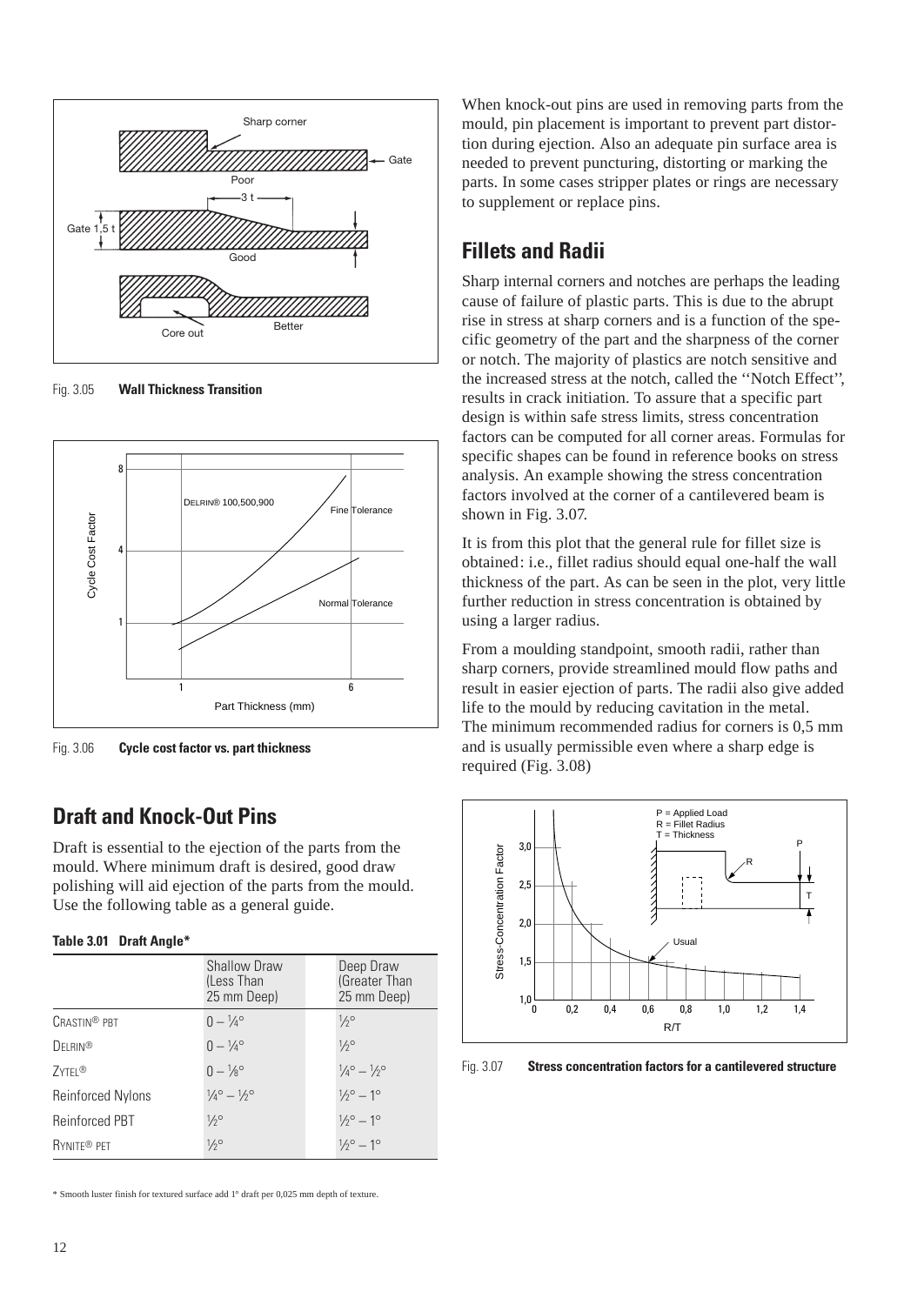

Fig. 3.08 **Use of exterior or interior Radii**



Fig. 3.10 **Less good boss design**

### **Bosses**

Bosses are used for mounting purposes or to serve as reinforcement around holes. Good design is shown in Fig. 3.09.

As a rule, the outside diameter of a boss should be 2 to 3 times the hole diameter to ensure adequate strength. The same principles used in designing ribs pertain to designing bosses, that is, heavy sections should be avoided to prevent the formation of voids or sink marks and cycle time penalty.

Less good design of bosses can lead to sink marks (or even voids), see Fig. 3.10.

Weldlines in bosses should be avoided.



### **Ribbing**

Reinforcing ribs are an effective way to improve the rigidity and strength of moulded parts. Proper use can save material and weight, shorten moulding cycles and eliminate heavy cross section areas which could cause moulding problems. Where sink marks opposite ribs are objectionable, they can be hidden by use of a textured surface or some other suitable interruption in the area of the sink.

Ribs should be used only when the designer believes the added structure is essential to the structural performance of the part. The word ''essential'' must be emphasized, as too often ribs are added as an extra factor of safety, only to find that they produce warpage and stress concentration. It is better to leave any questionable ribs off the drawing. They can easily be added if prototype tests so indicate.

For design with ribs, see chapter 4.

## **Holes and Coring**

Holes are easily produced in moulded parts by core pins which protrude into the mould cavity. Through holes are easier to mould than blind holes, because the core pin can be supported at both ends. Blind holes formed by pins supported at only one end can be off-centre due to deflection of the pin by the flow of molten plastic into the cavity. Therefore, the depth of a blind hole is generally limited to twice the diameter of the core pin. To obtain greater hole depth, a stepped core pin may be used or a side wall may be counterbored to reduce the length of an unsupported core pin (Fig. 3.11).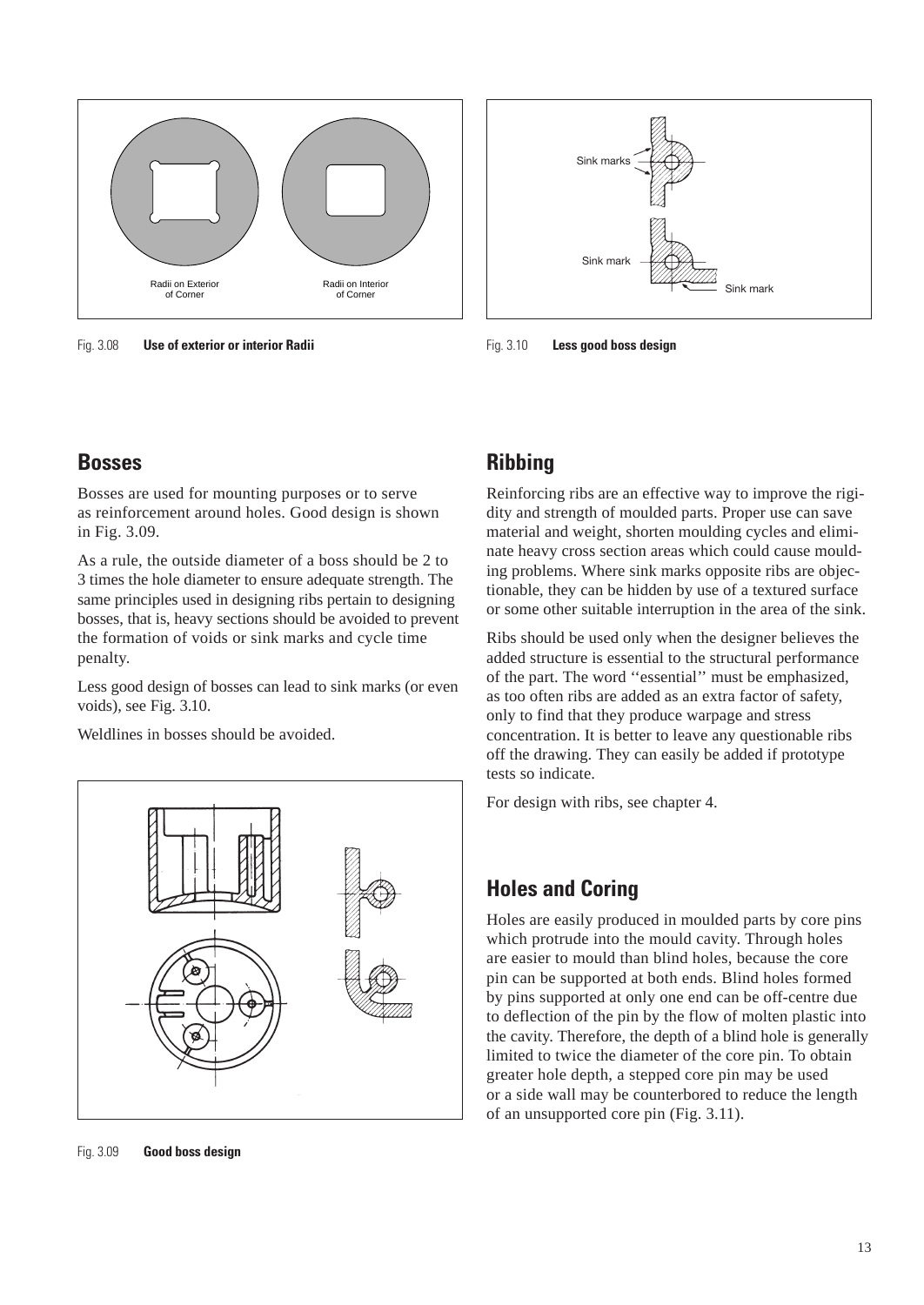Holes with an axis which runs perpendicular to the mould-opening direction require retractable core pins or split tools. In some designs this can be avoided by placing holes in walls perpendicular to the parting line, using steps or extreme taper in the wall (Fig. 3.12). Core pins should be polished and draft added to improve ejection.

Where weld lines caused by flow of melt around core pins is objectionable from strength or appearance standpoint, holes may be spotted or partially cored to facilitate subsequent drilling as shown in Fig. 3.13.

The guide below, referring to Figure 3.14, will aid in eliminating part cracking or tear out of the plastic parts.

- $d = diameter$
- $b \geq d$
- $c \geq d$
- $D \geq d$
- $t =$  thickness

For a blind hole, thickness of the bottom should be no less than  $\frac{1}{6}$  the hole diameter in order to eliminate bulging (Fig. 3.15 A). Fig. 3.15 B shows a better design in which the wall thickness is uniform throughout and there are no sharp corners where stress concentrations could develop.



Fig. 3.11 **Blind hole with stepped core pin, counterboring**



Fig. 3.12 **Avoiding side cores by special parting line design**



Fig. 3.13 **Drilled holes**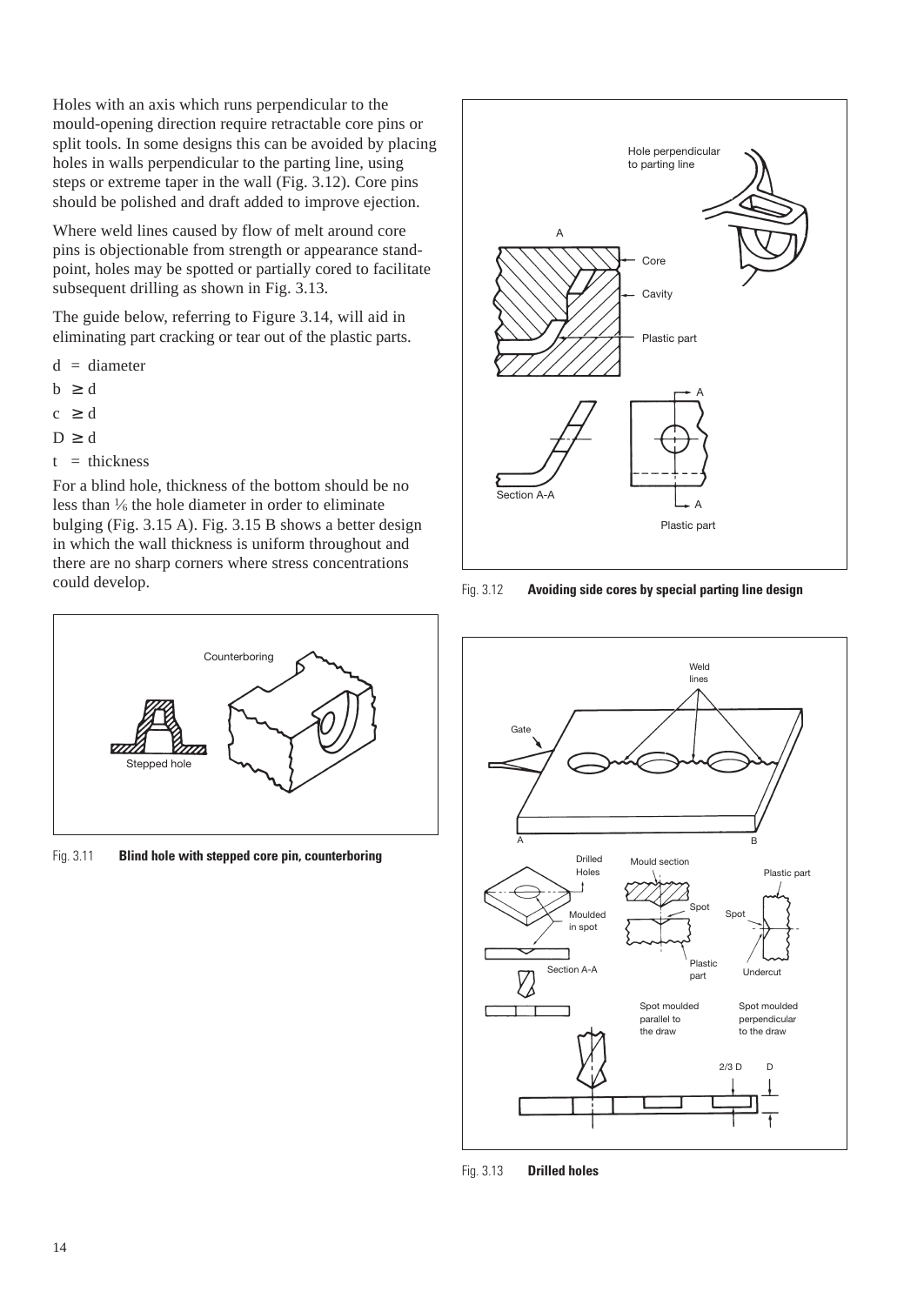

Fig. 3.14 **Hole design**



Fig. 3.15 **Blind holes**

## **Threads**

When required, external and internal threads can be automatically moulded into the part, eliminating the need for mechanical thread-forming operations.

### **External Threads**

Parts with external threads can be moulded in two ways. The least expensive way is to locate the parting line on the centreline of the thread, Fig. 3.16. It should be considered however that it is generally not possible to avoid an undercut in the parting line. This should lead to deformation of the thread on ejection. If this is not acceptable, or the axis of the thread is in the direction of mould-opening, the alternative is to equip the mould with an external, thread-unscrewing device.



Fig. 3.16 **Moulding external threads without side core**

### **Internal Threads**

Internal threads are moulded in parts by using automatic unscrewing devices or collapsible cores to produce partial threads. A third method is to use hand-loaded threaded inserts that are removed from the mould with the part.

#### **Stripped Threads**

When threaded parts are to be stripped from the mould, the thread must be of the roll or round type. The normal configuration is shown in Fig. 3.17 where  $R = 0.33$  pitch. Requirements for thread stripping are similar to those for undercuts. Threaded parts with a ratio of diameter to wall thickness greater than 20 to 1 should be able to be stripped from a mould. Fig. 3.18 and 3.19 show the method of ejection from the mould.



Fig. 3.17 **Stripping of roll-type thread**



Fig. 3.18 **Mould-ejection of rounded thread-form undercuts – male**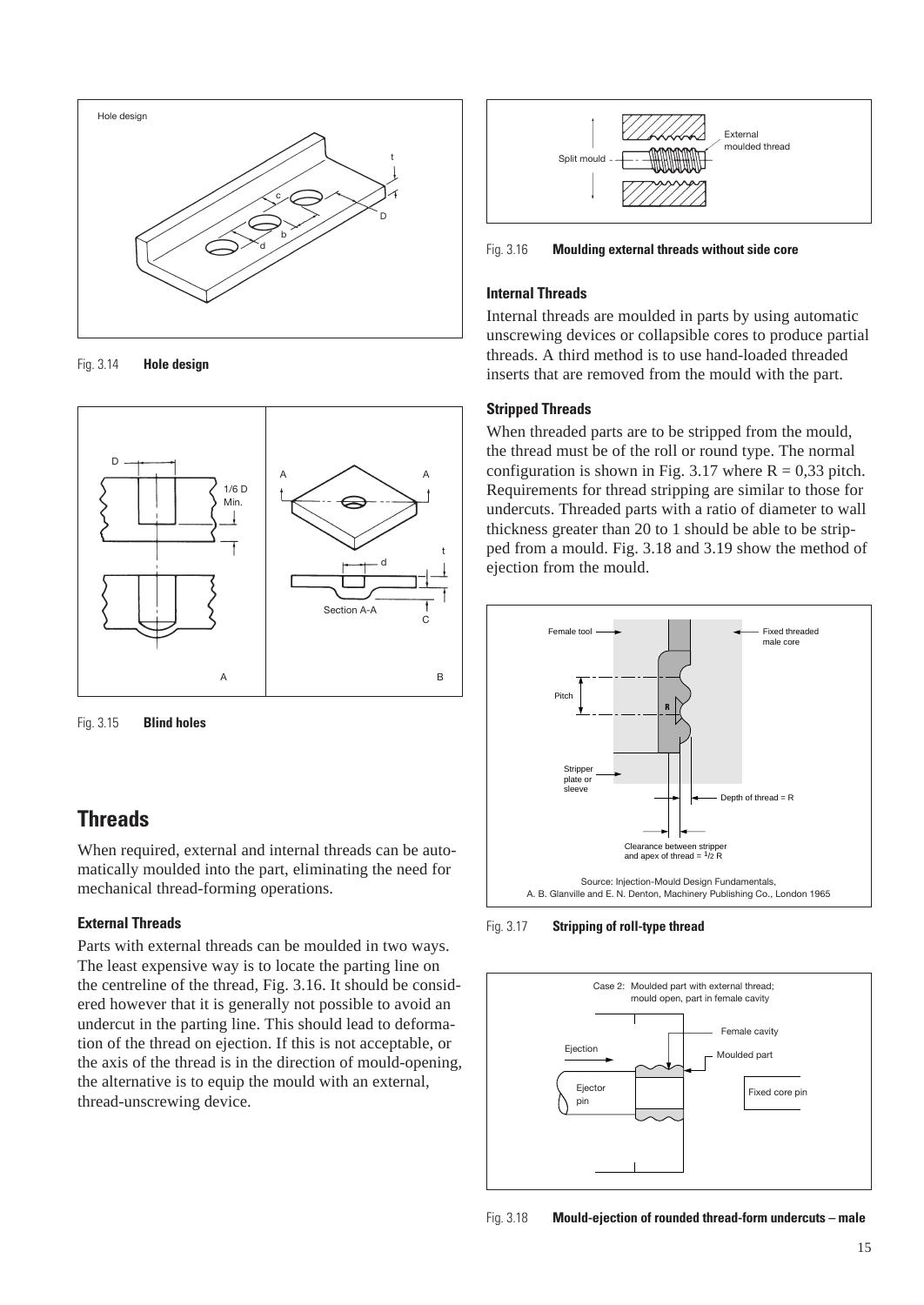

Fig. 3.19 **Mould-ejection of rounded thread-form undercuts – female**



Fig. 3.20 **Correct termination of threads**



Fig. 3.21 **Suggested end clearance on threads**



Fig. 3.22 **Metal-Plastic threaded joints**

### **Undercuts**

Undercuts are formed by using split cavity moulds or collapsible cores.

Internal undercuts can be moulded by using two separate core pins, as shown in Fig. 3.23 A. This is a very practical method, but flash must be controlled where the two core pins meet.



Fig. 3.23 **Undercut design solutions**

#### **Effect of Creep**

When designing threaded assemblies of metal to plastic, it is preferable to have the metal part external to the plastic. In other words, the male thread should be on the plastic part. However, in a metal / plastic assembly, the large difference in the coefficient of linear thermal expansion between the metal and plastic must be carefully considered. Thermal stresses created because of this difference will result in creep or stress relaxation of the plastic part after an extended period of time if the assembly is subject to temperature fluctuations or if the end use temperature is elevated. If the plastic part must be external to the metal, a metal back-up sleeve may be needed as shown in Fig. 3.22.

Fig. 3.23 B shows another method using access to the undercut through an adjoining wall.

Offset pins may be used for internal side wall undercuts or holes (Fig. 3.23 C).

The above methods eliminate the need for stripping and the concomitant limitation on the depth of the undercut.

Undercuts can also be formed by stripping the part from the mould. The mould must be designed to permit the necessary deflection of the part when it is stripped from the undercut.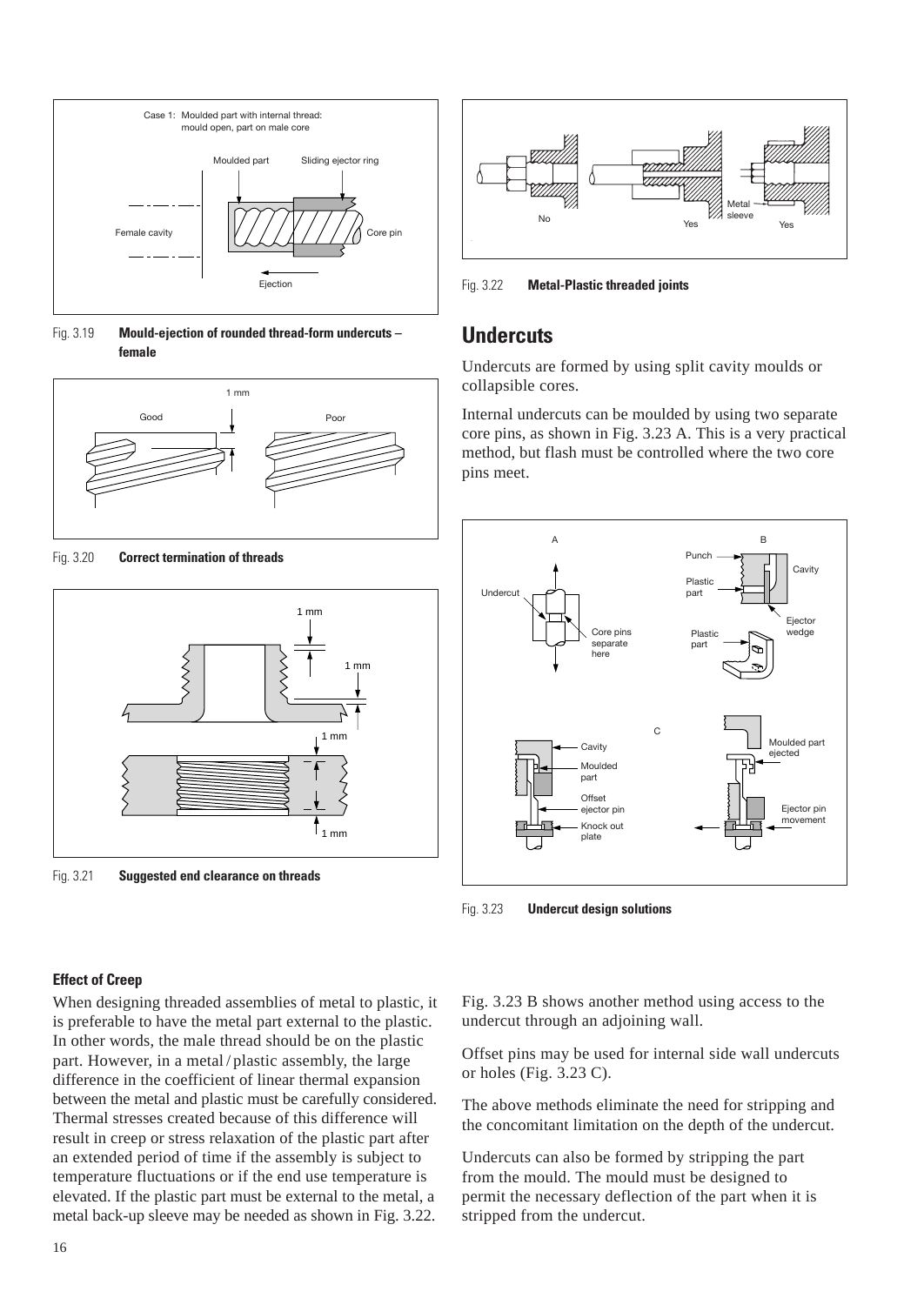Guidelines for stripped undercuts for specific resins are:

– *DELRIN® Acetal Resin* – It is possible to strip the parts from the cavities if undercuts are less than 5% of the diameter and are beveled. Usually only a circular shape is suitable for undercut holes. Other shapes, like rectangles, have high stress concentrations in the corners which prevent successful stripping. A collapsible core or other methods described previously should be used to obtain a satisfactory part for undercuts greater than 5%.



Fig 3.24 **Allowable undercuts for ZYTEL®**

- *ZYTEL*® *Nylon Resin*  Parts of ZYTEL® with a 6%-10% undercut usually can be stripped from a mould. To calculate the allowable undercut see Fig. 3.24. The allowable undercut will vary with thickness and diameter. The undercut should be beveled to ease the removal from the mould and to prevent over-stressing of the part.
- *Reinforced Resins*  While a collapsible core or split cavity undercut is recommended for glass-reinforced resins to minimize high stress conditions, carefully designed undercuts may be stripped. The undercut should be rounded and limited to 1% if stripping from a 40°C mould; or 2% from a 90°C mould.

### **Moulded-in Inserts**

Inserts should be used when there is a functional need for them and when the additional cost is justified by improved product performance. There are four principal reasons

for using metal inserts:

– To provide threads that will be serviceable under continuous stress or to permit frequent part disassembly.

- To meet close tolerances on female threads.
- To afford a permanent means of attaching two highly loaded bearing parts, such as a gear to a shaft.
- To provide electrical conductance.

Once the need for inserts has been established, alternate means of installing them should be evaluated. Rather than insert moulding, press or snap-fitting or ultrasonic insertion should be considered. The final choice is usually influenced by the total production cost. However, possible disadvantages of using moulded-in inserts other than those mentioned previously should be considered:

- Inserts can ''float'', or become dislocated, causing damage to the mould.
- Inserts are often difficult to load, which can prolong the moulding cycle.
- Inserts may require preheating.
- Inserts in rejected parts are costly to salvage.

The most common complaint associated with insert moulding is delayed cracking of the surrounding plastic because of moulded-in hoop stress. The extent of the stress can be determined by checking a stress / strain diagramme for the specific material. To estimate hoop stress, assume that the strain in the material surrounding the insert is equivalent to the mould shrinkage. Multiply the mould shrinkage by the flexural modulus of the material (shrinkage times modulus equals stress). A quick comparison of the shrinkage rates for nylon and acetal homopolymer, however, puts things in better perspective. Nylon, which has a nominal mould shrinkage rate of 0,015 mm / mm\* has a clear advantage over acetal homopolymer, with a nominal mould shrinkage rate of 0,020 mm / mm\*. Cracking has not been a problem where moulded-in inserts are used in parts of ZYTEL<sup>®</sup> nylon resins.

The higher rate of shrinkage for acetal homopolymer yields a stress of approximate 52 MPa, which is about 75 per cent of the ultimate strength of the material. The thickness of the boss material surrounding an insert must be adequate to withstand this stress. As thickness is increased, so is mould shrinkage. Due to stress relaxation stresses around inserts decrease with time. After 100 000 hours, the 52 MPa stress will be reduced to approximately 15 MPa.

While this normally would not appear to be critical, long term data on creep (derived from data on plastic pipe) suggest the possibility that a constant stress of 18 MPa for 100 000 hours will lead to failure of the acetal homopolymer part. If the part is exposed to elevated temperatures, additional stress, stress risers or an adverse environment, it could easily fracture.

\* 3,2 mm thickness – Recommended moulding conditions.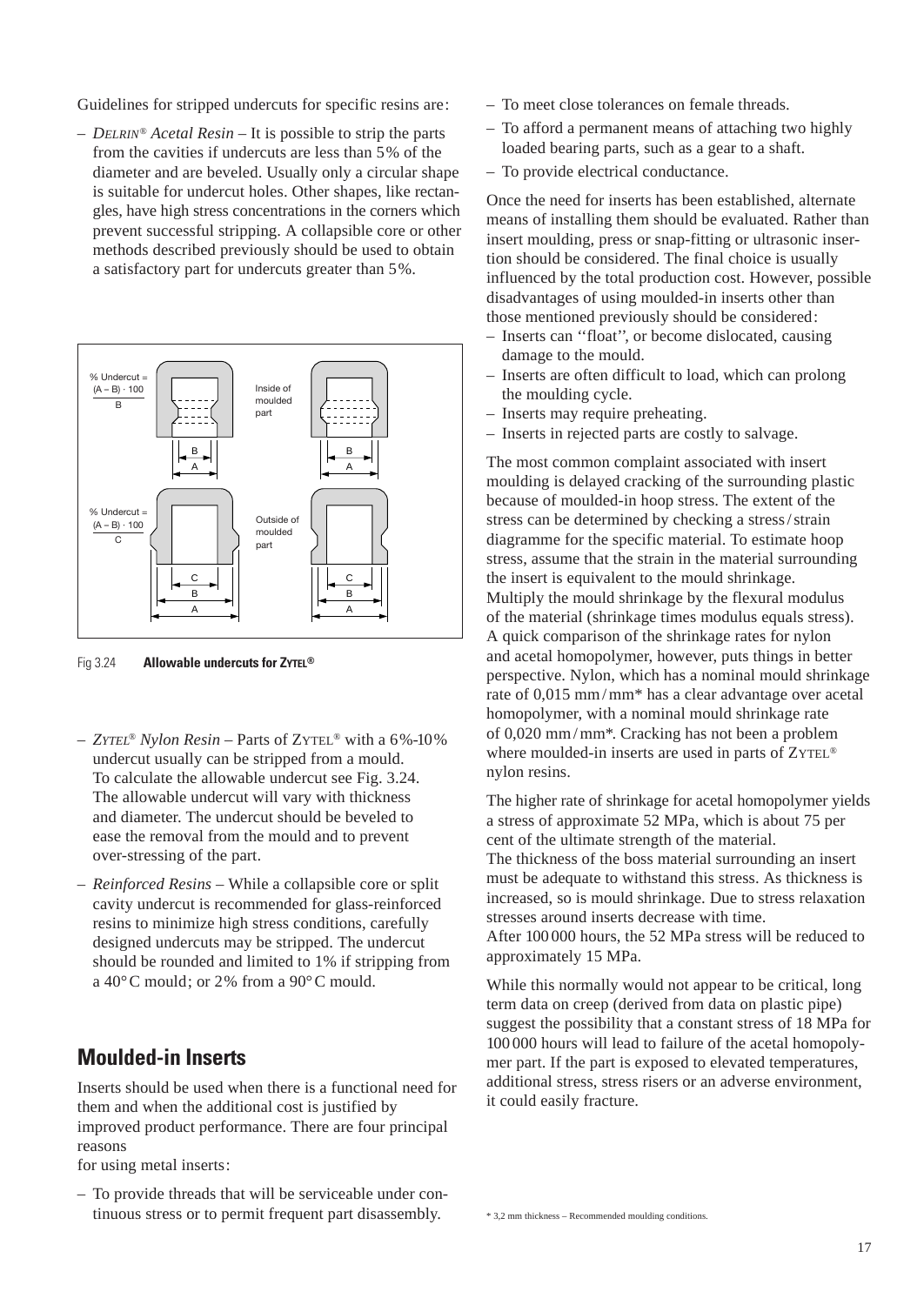

Fig 3.25 **Bosses and inserts**

Because of the possibility of such long-term failure, designers should consider the impact grades of acetal when such criteria as stiffness, low coefficient of friction and spring-like properties indicate that acetal would be the best material for the particular application. These grades have a higher elongation, a lower mould shrinkage and better resistance to the stress concentration induced by the sharp edges of metal inserts.

Since glass and mineral reinforced resins offer lower mould shrinkage than their base resins, they have been used successfully in appropriate applications. Their lower elongation is offset by a typical mould shrinkage range of 0,3 to 1,0%.

Although the weld lines of heavily loaded glass or mineral-reinforced resins may have only 60 percent of the strength of an unreinforced material, the addition of a rib can substantially increase the strength of the boss (see Fig. 3.25).

Another aspect of insert moulding that the designer should consider is the use of nonmetallic materials for the insert. Woven-polyester-cloth filter material has been used as a moulded-in insert in a frame of glass-reinforced nylon.

#### **Part Design for Insert Moulding**

Designers need to be concerned about several special considerations when designing a part that will have moulded-in inserts:

- Inserts should have no sharp corners. They should be round and have rounded knurling. An undercut should be provided for pullout strength (see Fig. 3.25).
- The insert should protrude at least 0,4 mm into the mould cavity.
- The thickness of the material beneath it should be equal to at least one-sixth of the diameter of the insert to minimize sink marks.
- The toughened grades of the various resins should be evaluated. These grades offer higher elongation than standard grades and a greater resistance to cracking.
- Inserts should be preheated before moulding;  $95^{\circ}$ C for acetal, 120°C for nylon. This practice minimizes postmould shrinkage, pre-expands the insert and improves the weld-line strength.
- A thorough end-use test programme should be conducted to detect problems in the prototype stage of product development. Testing should include temperature cycling over the range of temperatures to which the application may be exposed.

From a cost standpoint – particularly in high-volume, fully automated applications – insert costs are comparable to other post-moulding assembly operations. To achieve the optimum cost / performance results with insert moulding, it is essential that the designer be aware of possible problems. Specifying moulded inserts where they serve a necessary function, along with careful follow-up on tooling and quality control, will contribute to the success of applications where the combined properties of plastics and metals are required.

For the calculation of pull-out forces of metal inserts, see "Mechanical Fasteners", chapter 9.

### **Tolerances**

The tolerance which can be obtained by moulding is equal to:

 $\Delta a = \pm (0, 1 + 0, 0015 \text{ a}) \text{ mm},$ 

with  $a =$  dimension (mm)

In this formula, post moulding shrinkage, thermal expansion and/or creep are not considered and good moulding techniques are assumed to be used. For accurate moulding, 70% of the above tolerance can be obtained; for more coarse moulding, 140% should be taken.

For high accuracy moulding 40–50% of  $\Delta$  a is applicable.